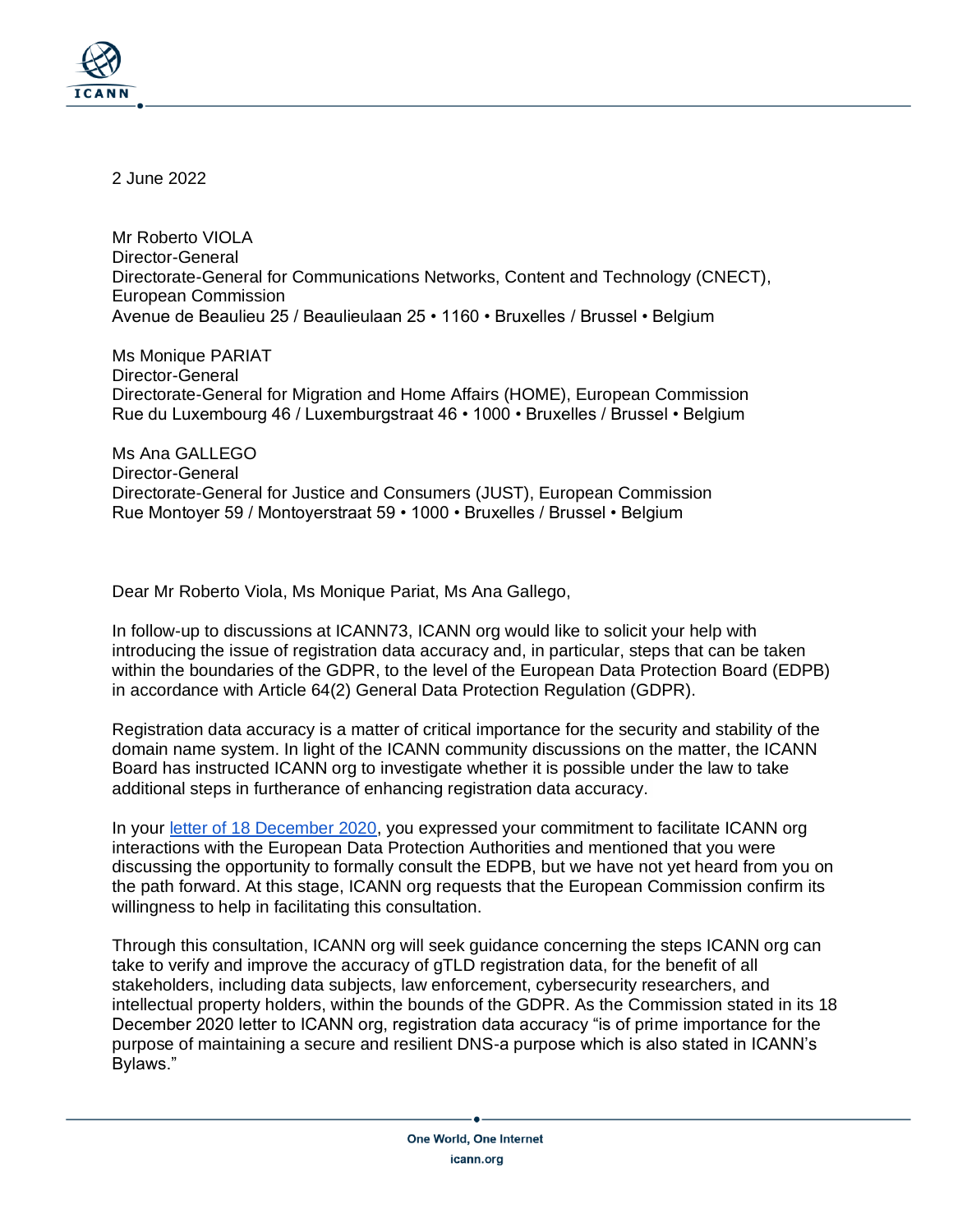

At our 14 February 2020 meeting concerning the ["Exploring a Unified Access Model for gTLD](https://www.icann.org/en/system/files/files/unified-access-model-gtld-registration-data-25oct19-en.pdf)  [Registration Data"](https://www.icann.org/en/system/files/files/unified-access-model-gtld-registration-data-25oct19-en.pdf) paper, the Belgian Data Protection Authority (DPA) made clear its stance that it is not in the position to give definitive opinions on our questions on its own. The Belgian DPA urged the European Commission representatives present at the meeting to introduce such issues to the EDPB in accordance with Article 64(2) GDPR. Thus, ICANN org now seeks your confirmation that the Commission is willing to facilitate this formal consultation.

For this consultation, ICANN org plans to assess the data protection impacts and identify questions related to steps that ICANN org could take in furtherance of registration data accuracy. This assessment is currently underway and is expected to identify specific issues and questions related to the GDPR that will benefit from an opinion of the EDPB. As regards possible specific steps that ICANN org could take in furtherance of registration data accuracy at this stage, ICANN org has identified a few possible approaches, such as (1) analyzing a sample of gTLD registration data, including non-public registrant contact data provided to ICANN org by registrars, to assess the data's accuracy, and/or (2) conducting a proactive Contractual Compliance audit of registrars' compliance with registration data validation and verification requirements, which could in some cases involve the processing of personal data in registration data by ICANN org. At this stage, it is unclear however whether or not ICANN org has, based on its purpose to ensure the stability and security of the domain name system (DNS), a legitimate interest that is proportionate, i.e., not outweighed by the privacy rights of the individual data subject(s), to proceed with this processing.

The ICANN community is also considering additional policy work in this area, which could result in new policy requirements concerning registration data accuracy for gTLD registrars. It is critical to have a clear understanding of the steps that ICANN org could take, within the boundaries of the GDPR, to investigate compliance with and enforce any new accuracy requirements placed on registrars.

We are therefore asking the European Commission to confirm that it will bring this matter to the attention of the EDPB in view of obtaining an opinion from the Board as foreseen by Article 64(2) GDPR, which allows the Commission to request that any matter of general application or producing effects in more than one Member State be examined by the Board with a view to obtaining an opinion. This would be in line with your aforementioned 18 December 2020 letter to ICANN org, in which you stated that the Commission would facilitate interactions with the European DPAs and discuss with the European DPAs the opportunity to formally consult the EDPB in accordance with Article 64(2) GDPR.